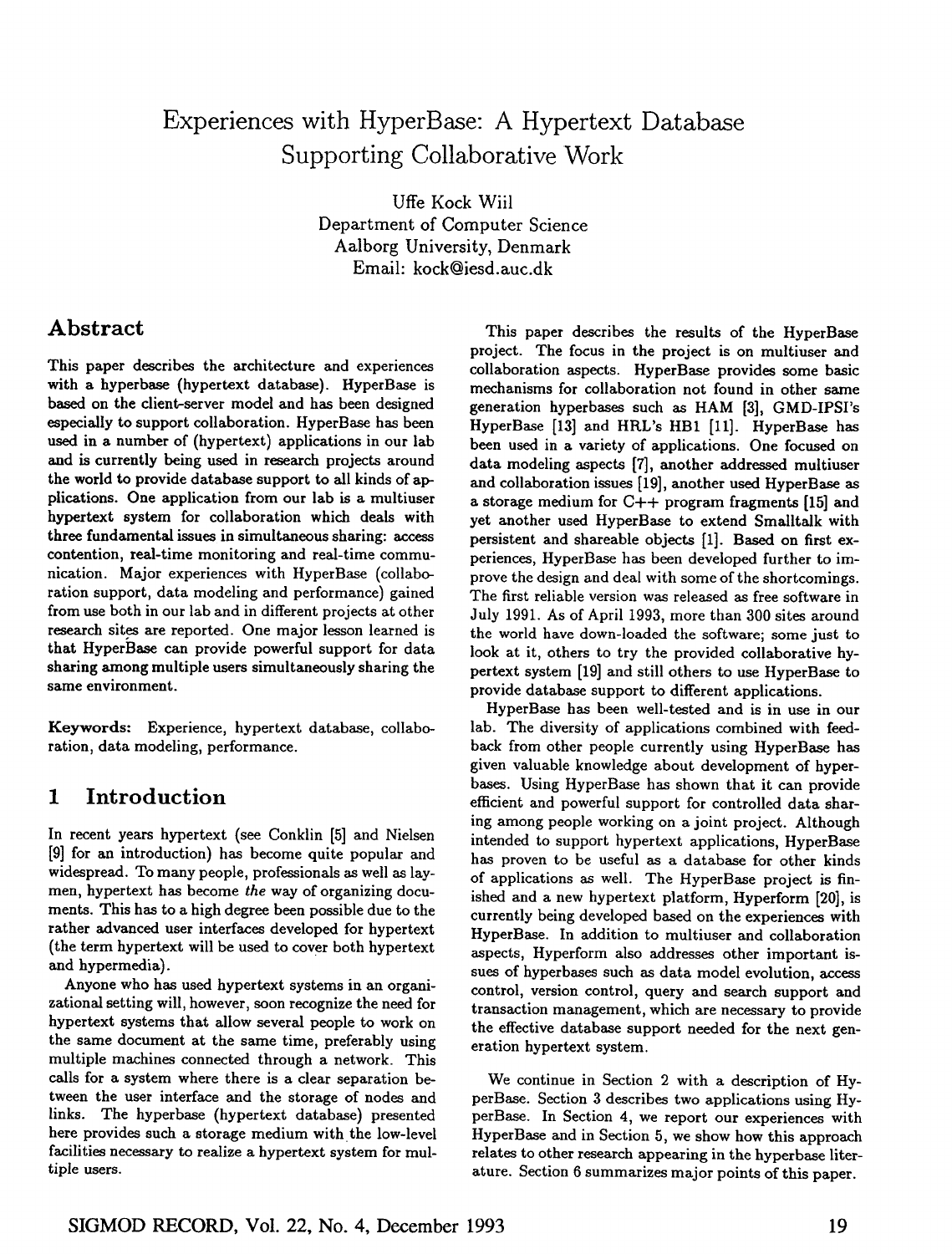# 2 HyperBase

The intentions with the design of HyperBase are to construct a general tool suitable as a database for different hypertext (text and other media) applications. Hyper-Base captures the general idea of hypertext, provides operations on basic entities (nodes and links) and is easy to extend and adapt to a certain field. HyperBase is de-



Figure 1: *The different layers of HyperBase.* 

signed as a layered system with the following layers (Figure 1): basic entities (file system storing and retrieval), basic services (operations on entities) and multiuser services (locking and event handling).

Basic entities: This layer provides the interface to the underlying file system. The interface is a simple data model of nodes and links:

- Links are separate objects and can only refer to nodes.
- Links are unidirectional and many-to-one: links can only refer to one node, but several nodes can share the same link object.
- Nodes can be the source for many links.
- Both nodes and links can have a set of *predefined*  key/value pairs associated with them.
- Versioning on nodes, not on links.

The system keys in links consist of the destination node and various system information. For nodes, the interesting keys consist of a list of outgoing links and the *data field.* Unlike the other keys, the link list and data field are of variable size. HyperBase does not place any restrictions on the data field; it is solely up to the applications to decide how to use this field. The reason for this is that we wanted HyperBase to be able to store all kinds of (binary) data and, therefore, we cannot predict what kind of information actually will be stored.

Before compiling the HyperBase server the user can specify names of additional keys and the *fixed* maximum size of their values (number of bytes). These keys will be included in all nodes (or links). Examples of predefined keys could be: owner, *date, type,* name, etc.; i.e., static keys which the application programmer can predict. In addition to predefined keys, HyperBase supports runtime attachment of variable size attribute/value pairs to nodes.

Version management in HyperBase is inspired by the RCS model [16]. The RCS model is extended with notions of global and local versions:

- a global version is visible to all users, while
- a local version enables users to work in privacy until the work is ready to be passed on to other users.

Global versions are static, while local versions of a node are deleted when the most recent local version is checked in as a global version. Before a node is created, users have to decide whether or not different versions of the node should be maintained.

Basic services: The basic services provided by Hyper-Base can be divided into five categories of operations:

- 1. Creating and maintaining structures: Operations to create and delete entities and maintain references between nodes and links.
- . Reading and writing: Operations to read and write predefined keys in entities. HyperBase also provides a function capable of returning a list of all nodes or links.
- 3. Attribute management: Operations to create, delete, retrieve and modify attributes in nodes.
- 4. Version management: Operations to create, delete and manipulate global and local versions of nodes.
- 5. Networking: Connection and disconnection of HyperBase sessions, and a toggle-read-write-buffering function used to speed network communication.

Multiuser services: HyperBase is designed with special support for collaborative work in a multiuser environment. To maintain a single updated set of data accessible by multiple asynchronous users, HyperBase is implemented as a server (based on the client-server model) allowing only one client at a time to access the shared resource, the hyperdocument. To support collaborative work, two mechanisms are included in the design, the lock and event mechanisms.

The event mechanism enables users to be notified when other users perform important actions in Hyper-Base, or when certain critical events occur on nodes or links of interest to them. Users can subscribe to any operation on any key in both nodes and links: **event** (entity, operation,key). The following is a list of examples of how the event mechanism can be used:

- event(all,write,data): tell me whenever the data field of any node is written (only nodes have a data field).
- event(all,lock,all): tell me whenever any key of any entity is locked.
- event(all,all,all): event on all operations on all keys of all entities (system logger).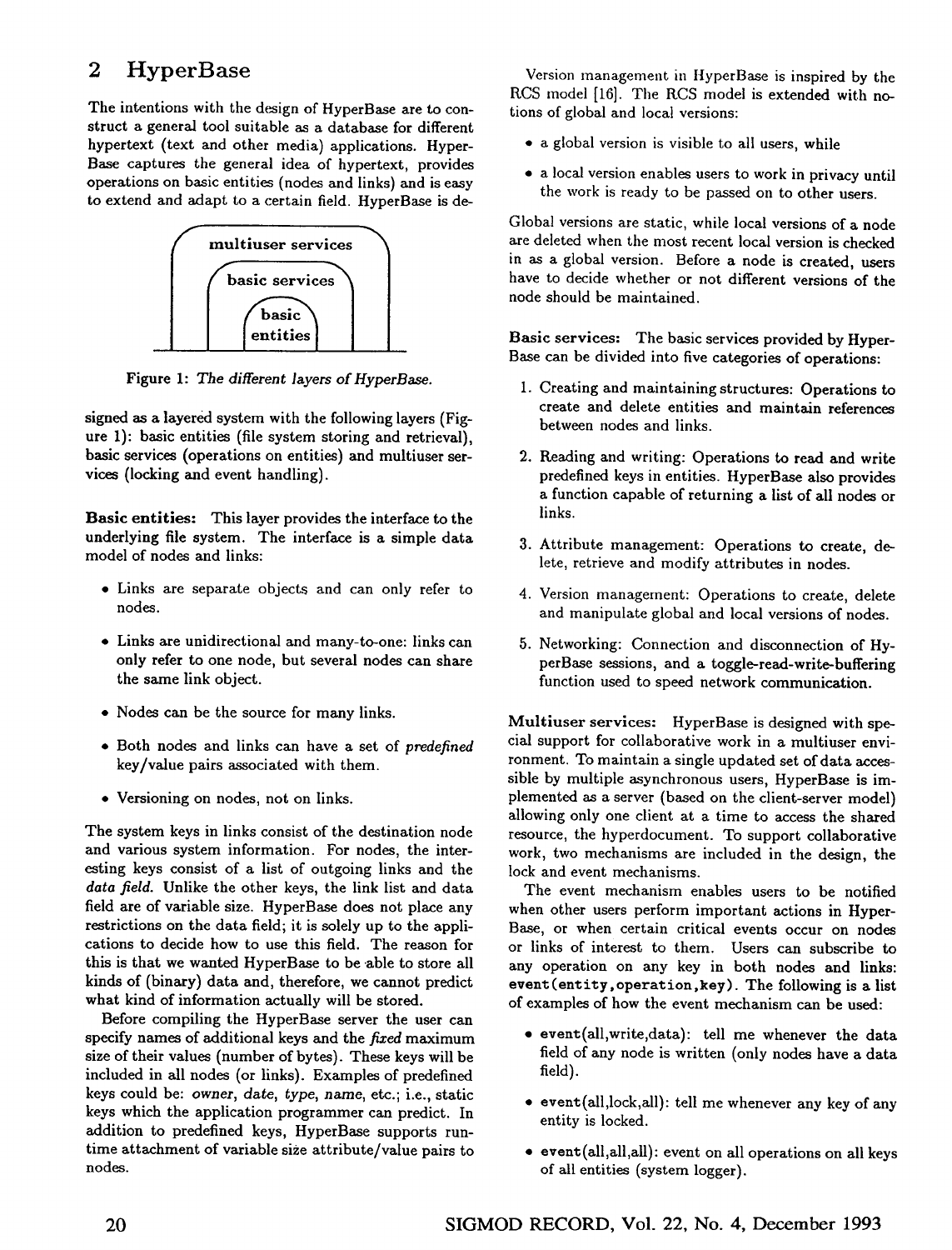It is possible for a user to lock an entity while the content is being updated. The lock mechanism is capable of locking (and unlocking) whole nodes and links in one operation, or single keys in nodes and links one at a time. This enables one person to modify the data field of the node, other persons to modify other keys of the node, while yet another person is annotating it by creating links. This fine grained lock mechanism enables several persons to share data and keys within a node or link, instead of sharing a network of nodes and links, with only one person operating on a node or a link at a time. It is possible to read contents of locked keys of nodes and links and, in addition, readers can get the login (user) name of the person having locked a specific key in an entity.

#### **2.1** Implementation

In order to simplify the implementation, test and maintenance, HyperBase is separated into functional blocks each performing specified tasks (Figure 2). Each block is



Figure 2: *The four functional blocks of HyperBase.* 

implemented as a C++ class. Block 1 through 4a make up the HyperBase server, which is a single process running on the server machine. Block 4b is the client library, which is part of an application program running on each client machine. The server communicates with the client applications through a byte stream protocol (TCP/IP), although it may alternatively be statically linked with an application. Block 1 provides storing and retrieval of the basic entities on the host file system, block 2 provides the basic services, while block 3 and 4a are the multiuser part of HyperBase (Figure 1). The dotted line between block 4a and 4b illustrates the physical network, e.g. an Ethernet.

File system interface: An obvious way to store links and nodes would be to store one entity (node or link) in a file of its own. A preliminary HyperBase experiment [4] showed that opening and closing files are very timeconsuming in Unix. Therefore, this solution would place a bottleneck at the bottom of HyperBase. An alternative solution would be to store all information in a single file, which could be kept open at all times. Here we would run into problems of storage management, e.g. how to reclaim storage when nodes and links are deleted.

We have chosen a file representation where nodes and links are stored in three files. One file for nodes, one for links and one for data fields and dynamic allocated attributes of nodes. The reason for keeping the variable size data fields and dynamic allocated attributes separate from the node (Figure 3) is to make all nodes the same size. Data fields and dynamic allocated attributes are



Figure 3: *An illustration of the implementation of the*  data model, consisting of nodes and links. The contents *of data tlelds and dynamic allocated attributes* are *stored in* a separate *[lie. Nodes contain references to the loca*tion of its data field and attributes on the data file.

divided into blocks of equal size and organized similar to i-nodes in Unix. Thus, the size of the basic entities in all three files is the same, which makes data access and management simple and very efficient.

Before the server is compiled, different parameters can be specified in a *configuration file,* for instance: predefined keys for nodes and links and the block size in the file for the data fields and dynamically allocated attributes. The configuration program determines the actual size of the entities in the three files.

### **3 Using HyperBase**

A variety of applications in our lab have used HyperBase to provide database support [1, 2, 7, 15, 19]. One such application, Emacs HyperText System (EHTS), a multiuser hypertext system for collaboration, is described in Section 3.1. After the release of HyperBase, the system has been used in a number of research projects around the world to provide database support for different application areas such as software engineering systems, collaborative systems, personal information managers and hypertext systems. One of these projects, the EGRET project at the University of Hawaii is briefly described in Section 3.2.

#### **3.1 EHTS**

EHTS [19] is a collaborative hypertext authoring system based on HyperBase. EHTS consists of two tools: a multiple window text editor and a graphical browser. EHTS enables a group to collaborate on a shared task. Changes made on shared data by one user are immediately visible to all other members of the group. Group members can communicate in real-time and send asynchronous messages within the EHTS environment, enabling collaboration among members separated by time as well as space.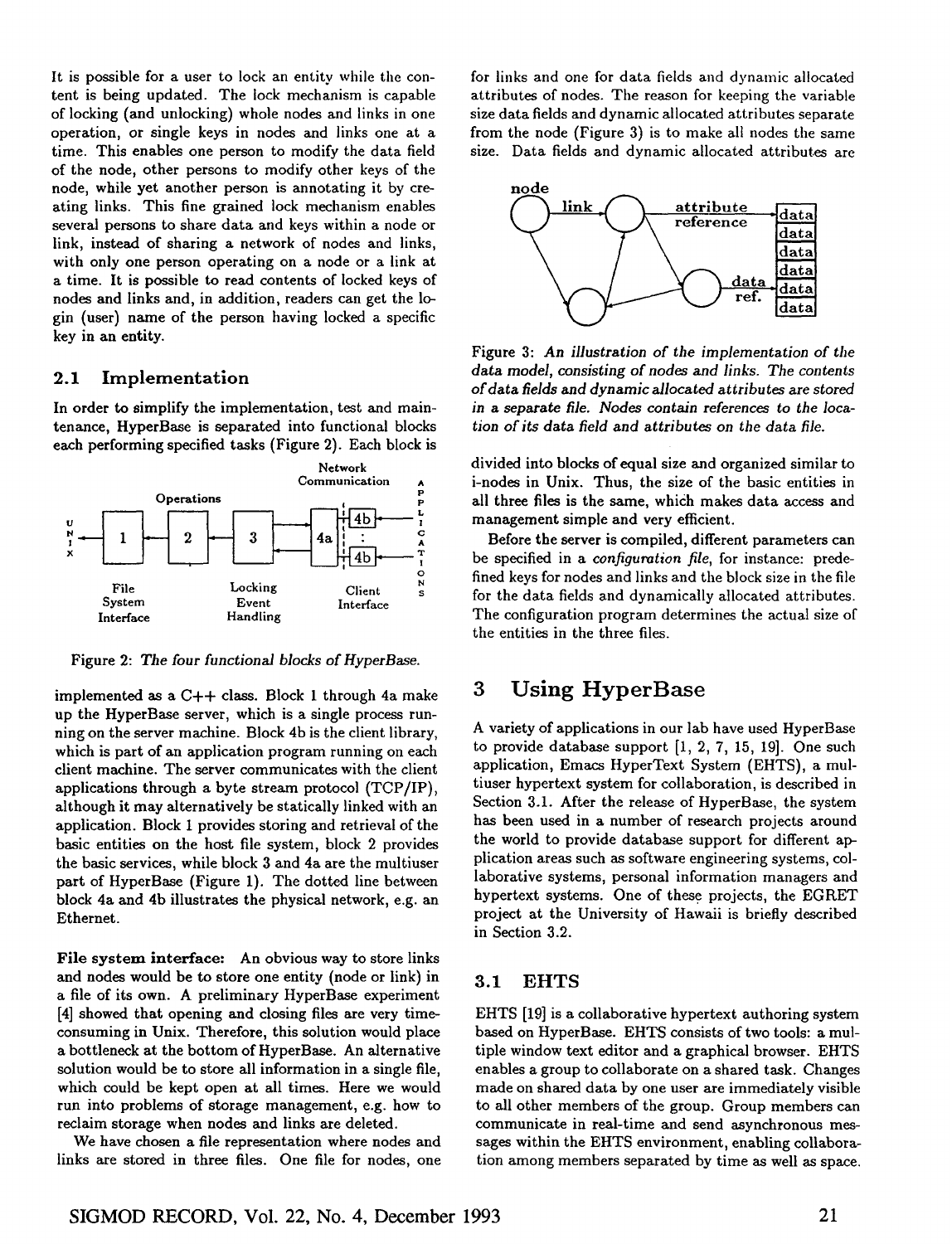Trigg et al. [17] describe three fundamental issues in simultaneous sharing: access contention, real-time monitoring and real-time communication. EHTS uses events and fine grained locks to deal with these issues and to provide controlled data sharing among collaborating group members [18]. EHTS also provides contention resolution at the level of attributes in nodes and links and allows any number of users to simultaneously read and display the data field of a given node in a window on the screen. EHTS allows locked objects to be read by any number of users, however permission to make modifications to the data field are restricted to one user at a time. Locks are allocated when the user invokes the editor lock command indicating a change in mode from browse to edit. Locks are deallocated when either the editor unlock command is invoked or the window is closed. All readers are notified as soon as possible that a data field they are accessing may be changed. Readers are provided with four types of modification notices:

- Intention. All readers are notified when one person signals intention to modify the data field of the node by obtaining a lock. The node icon in the browser is shown bold faced. The readers also get the name of the person, enabling contact through use of the internal talk mechanism (real-time communication). Readers can then subscribe to the event corresponding to when the writer unlocks the data field.
- Update. When the writer actually writes the modified data field of the node onto the shared database, all readers of the data field automatically get the contents in the data field display updated with modifications made by the writer (real-time monitoring).
- Completion. When the writer is finished modifying the data field of a node, users having subscribed to this event get notified that the data field of the node has been unlocked and is write accessible.
- Deletion. When a node is deleted, the display of the node is removed from the screens of all readers.

#### 3.2 The EGRET project

The EGRET (Exploratory GRoup work EnvironmenT) project [8] at the University of Hawaii is pursuing a research program designed to investigate evolution in collaborative systems. EGRET is a framework for supporting a fundamental characteristic of exploratory group work: the dynamic, emergent and evolving nature of the structure of information and artifacts produced by exploratory collaborative activities. HyperBase is used as a database server for multiuser support in EGRET.

# **4 Experiences with HyperBase**

This Section describes the major experiences with HyperBase obtained by its extensive use in different applications in our lab and at other research sites. The experiences are grouped into three categories: collaboration support, data modeling and performance. We also describe how HyperBase has been improved in various ways based on early experiences.

#### 4.1 Collaboration support

HyperBase is designed to support collaborative work in a multiuser environment. Collaboration is supported by the event and lock mechanisms:

- The event mechanism enable applications to monitor changes in the shared network of nodes and links.
- The fine grained lock mechanism changes the nature of access contentions, moving the contention from the level of whole entities to the level of single keys in entities.

As described, EHTS uses events and locks to help users solve access contentions. Users are notified when other users perform lock operations on nodes opened in windows on the screen, and when locked nodes of interest to them become unlocked. EHTS uses HyperBase events to monitor changes in the shared network of nodes and links in both the author and browser tool {real-time monitoring). In this way users can profit by the work of other users immediately after the work is carried out. Events and locks are also used to provide real-time communication and support messages between users working within the environment, enabling collaboration between users separated by time as well as space.

It is our experience that these two mechanisms together provide powerful support for controlled data sharing between multiple users working in the same environment. The mechanisms facilitate the distribution of reb evant information among participants, allow people to follow the overall progress and allow the participants to safely edit and change the hyperstructure. Thus, the provided support goes beyond the simple mechanism of sharing data, and meets the challenges of support for the social interactions involved in sharing data, as described by Halasz [6].

Locks: In its original form, the lock mechanism was only capable of locking whole links and nodes and not specific keys in entities one at a time. Furthermore, it was not possible for users to read keys in locked entities. The former problem means, for instance, that when one user is updating the data field (the node is locked), other users cannot update other keys in the node. The latter problem makes it impossible to navigate through a hyperdocument when some of the nodes or links are locked. Therefore, in order to make better use of the lock facility, it was changed to its present form.

Events: The event mechanism is a very important part of the collaboration support in HyperBase, and to make it even more useful, a more sophisticated way of subscribing to events could be provided. A client should be

22 SIGMOD RECORD, Vol. 22, No. 4, December 1993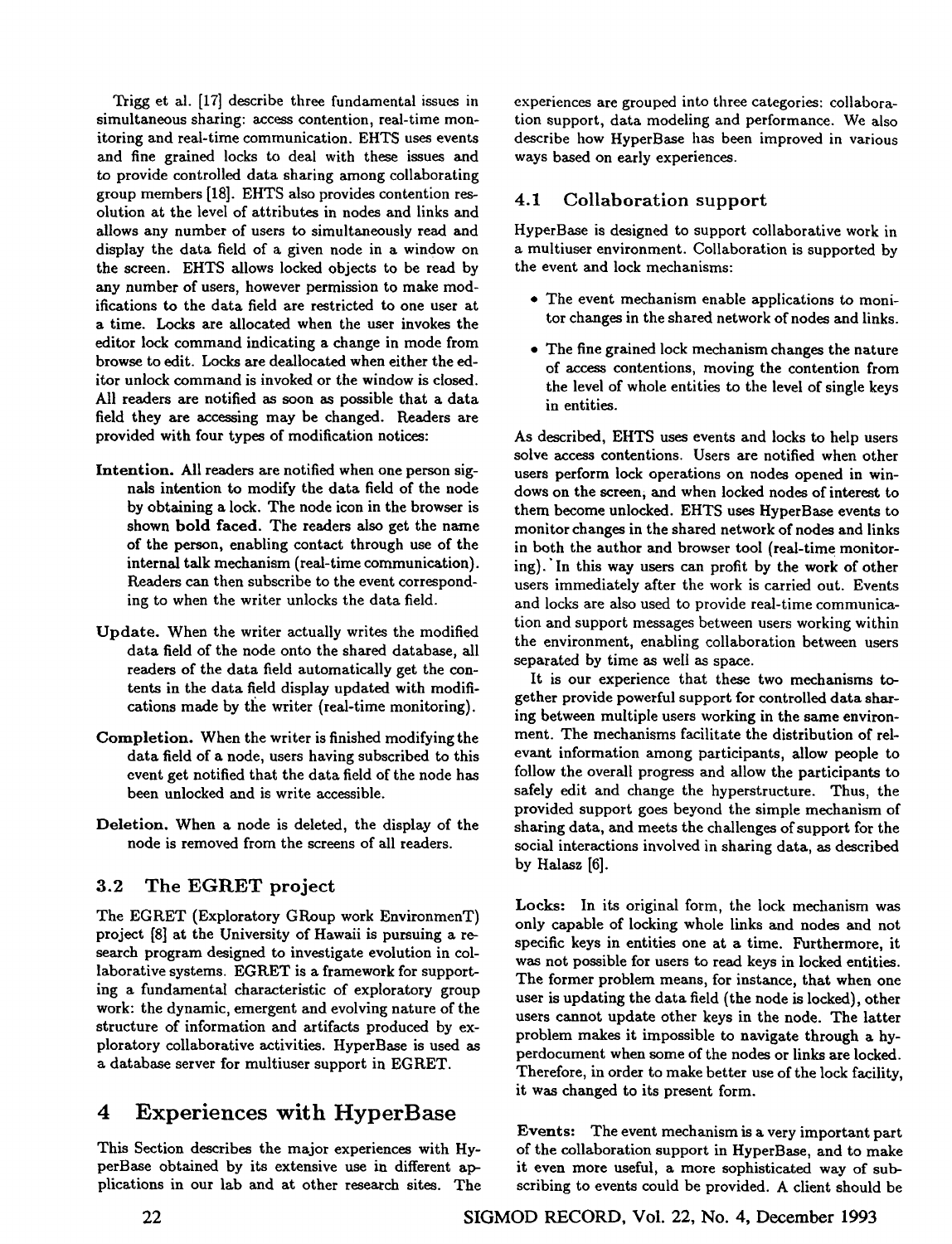able to set up a pattern matching his exact needs for event subscription. He should be able to specify (in one subscription): tell me whenever any client, except me, creates a new node, or: tell me about all operations, except lock operations, performed on all keys in nodes and links. The latter event pattern matching can also be set up with the existing event mechanism, but it requires one subscription per operation, minus the lock operation naturally. The event pattern matching feature is therefore mostly a matter of efficiency.

Hyperform: Both the event and lock mechanism has survived the move into the next generation hyperbase at our lab. In Hyperform these mechanisms are similar to the original ones, since these have been proven to be necessary and sufficient to provide support for collaborative work. In addition, Hyperform supports the event pattern matching feature.

### **4.2** Data modeling

HyperBase provides a simple data model consisting of nodes and links. It is possible to specify (predefined) keys in both nodes and links before compilation and attach additional attributes/value pairs to nodes at run-time.

More powerful data models can be maintained with these basic constructs. One application [7] introduced an extended data model at the application level based upon the simple data model in HyperBase. The model, called the structure-atom model, divides nodes into two types: those containing data (atom nodes) and those creating the structure (structure nodes). Links in the structureatom model are bidirectional, and are constructed of two of the unidirectional links of the underlying data ,nodel. Nodes contain a predefined key *type* specifying the type of the node. Structure nodes cannot contain data and can be compared with directories, and atom nodes can be compared with files in Unix.

Some applications using HyperBase did not require data model support beyond the basic node-link model [2, 15], while others found the data model in HyperBase too simple [1, 7, 19] and had to combine some of the basic constructs to provide the necessary data model support. It was mainly in two areas that the data model was extended: to provide a higher level of abstraction (a hierarchy of nodes) and to provide bidirectional links.

Node hierarchy: Node hierarchies in HyperBase can be maintained at the application level by the use of a predefined key in the node specifying the node type, e.g. data (text, graphics, pictures, ...) or directory. Discussions continue in the hypertext literature about augmenting the basic node and link based data model with a composite data model object [6]. HAM [3] supports composites (called contexts), which partition the nodes and links in a hypertext graph. GMD-IPSI's HyperBase [13] supports a similar construct. In experiments performed in our lab, the directory abstraction known from file systems was able to support the needs for node hierarchies and, in some cases, the basic node-link model was sufficient.

Links: As mentioned, some of the applications discovered the need for bidirectional links. Bidirectional links can be provided by use of a predefined key in the link keeping track of the source node or by use of two of the provided unidirectional links, but both of these solutions require extra communication between the clients and HyperBase. The communication between clients and HyperBase should be minimized to keep a reasonable load on the HyperBase server.

The provided many-to-one link feature was never used in any of the applications. A one-to-one link possibility (one source node and one destination node) has shown to be sufficient in most cases. It is also our experience that it should be possible to attach attribute/value pairs to link objects, as can be done to node objects in Hyper-Base, and it should be possible to invoke programs when following a link.

Query and search: HyperBase has very limited query and search facilities. Clients can retrieve a list of all nodes and links and how they are interconnected. But, for instance, it is not possible to get a list of the nodes and links that are locked by other users already connected to the hypertext system.

We discovered that it is crucial to have a query mechanism which can return a fully updated state of the underlying hyperdocument. When you start-up a graphical browser in a multiuser environment, it is nice if you can see which nodes are locked by other users already connected to the system [19]. Many other query and search possibilities should also be present in a hyperbase:

- Fast keyword, attribute and string search.
- Extraction of specific nodes and links that match a specific description: nodes or links of a certain type, with certain attributes, locked nodes or links, all nodes or links, etc.
- Extraction of specific subgraphs; for instance, nodes of a certain type using links of certain types (pattern matching).

Halasz [6] divides search and query facilities into two broad classes: *content search* and *structure search.* In content search, all nodes and links in the network are considered to be independent entities and are examined individually for a match to the given query. Structure search involves a query language geared toward describing hypertext network structure, and a search engine capable of satisfying the queries expressible in the hypertext query language.

Version management The version management facilities of HyperBase were not present in the first version. It was added later [2] to enable HyperBase to sup-

SIGMOD RECORD, Vol. 22, No. 4, December 1993 23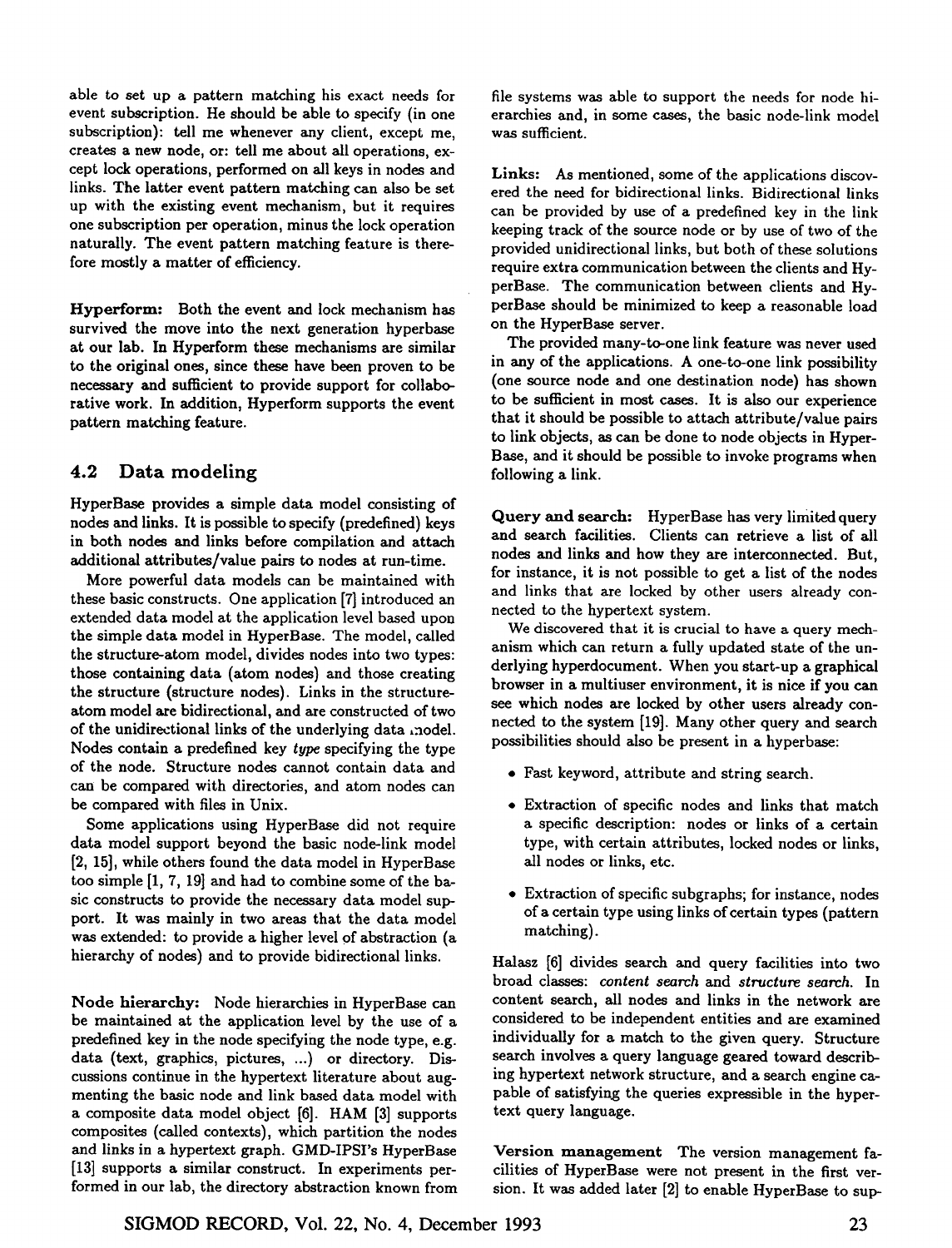port applications needing to maintain multiple versions of nodes.

This feature is very useful in collaborative working sessions such as software development projects where different programmers work on different parts of the project. Local versions makes it possible to always keep a running version (the global version) of the program and, at the same time, enable programmers to further develop different parts of the program in privacy and commit the changes to the running version whenever the parts are tested and ready.

Hyperform: Hyperform provides object-oriented data modeling facilities. Classes providing basic features (concurrency control, notification control, access control, versioning control and query and search) can be specialized using multiple inheritance to provide database configurations supporting all kinds of data model objects and operations. This way the data model does not place any restrictions on facilities that can be provided by the application.

### 4.3 Performance

HyperBase is quite efficient. EHTS is capable of following a link and displaying the node in a new window in less than a second on average. The start-up time for EHTS tools differs from 10-30 seconds depending on the load on the network and HyperBase (with several thousands nodes and links stored), when using the buffering feature in the server (described below). Both EHTS tools cache a part of the information in HyperBase to speed operations and monitor changes on shared data.

Networking: In situations where clients made extensive use of the read and write operations (for instance when EHTS tools start-up) communication times turned out to be a problem in the first version of HyperBase. The efficiency of the network protocols was improved by a factor of at least 10 in these situations by introducing *a toggle-read-write-buffering* function in HyperBase.

Before sending several read (and write) requests, the client can tell the server that it does not want any return values yet by sending the toggle command to the server. When this option is set, the server buffers all return values until the client sends the toggle command again. This extension of HyperBase enables clients to send large numbers of read (and write) operations to the server in one package. After sending the last request, clients use the toggle command again and receive all return values in one package.

For instance, EHTS Editor reads the names of all nodes into a cache when it starts-up (to provide completion on node names in its commands). First, it retrieves a list of all node numbers from HyperBase. Then, to reduce network traffic, it sends one large package consisting of the toggle command followed by all the read requests for node names (one for each node present in HyperBase) followed by the toggle command again. Finally,

the editor receives all return values in one large package. Thus, with the toggle-read-write-buffering function network communication is reduced to two packages instead of several thousands, depending on the number of nodes in HyperBase.

# 5 Related work

Other approaches to hyperbase systems include Tektronix' Hypertext Abstract Machine (HAM) [3], GMD-IPSI's HyperBase [13] and Cooperative Hypermedia Servers (CHS) [12], HRL's HB1 [11] and HB2 [10], UNC's Distributed Graph Service (DGS) [14] and RMIT's Hyperion [21]. These hyperbase approaches differ in their intended application areas, but have one thing in common: they are all general-purpose hyperbase servers intended to provide application independent hypertext support. HAM is designed to support hypertext based CAD and CASE applications and the GMD-IPSI approaches are designed to support a hypertext based authoring system. HRL's HB1 and HB2 feature open, extensible architectures focusing on support for interapplication linking, UNC's DGS services a hypertext **system** for structuring ideas in collaborative working sessions and RMIT's Hyperion concentrates on efficient management (storage and retrieval) of large volumes of text.

HyperBase is designed to support collaboration among its users and was the first hyperbase system to include a general event mechanism and provide user-controlled locks. Other hyperbase systems appearing at the same time as HyperBase such as HAM, GMD-IPSI's Hyper-Base, Hyperion, and HB1 does not offers support for collaboration beyond the simple mechanism of data sharing known from client-server architectures. These approaches does not provide general event and lock mechanisms to support CSCW applications.

The successors of HB1 (HB2) and GMD-IPSI's HyperBase (CHS) provide event and lock mechanisms operating at the object-level. The event and lock mechanisms of HyperBase and its successor Hyperform provide attribute-level event and lock mechanisms enabling a finer grained collaboration.

# **6 Summary**

In this paper, we have described the architecture and experiences with HyperBase, a hypertext database supporting collaborative work. The extensive use of HyperBase in different applications has shown that some applications need data model support beyond support directly available in HyperBase and have to combine basic constructs into more powerful data models. Other applications need more powerful query and search facilities than provided by HyperBase.

More important, using HyperBase has also proven that it can provide efficient and powerful support for controlled data sharing among people working on a joint